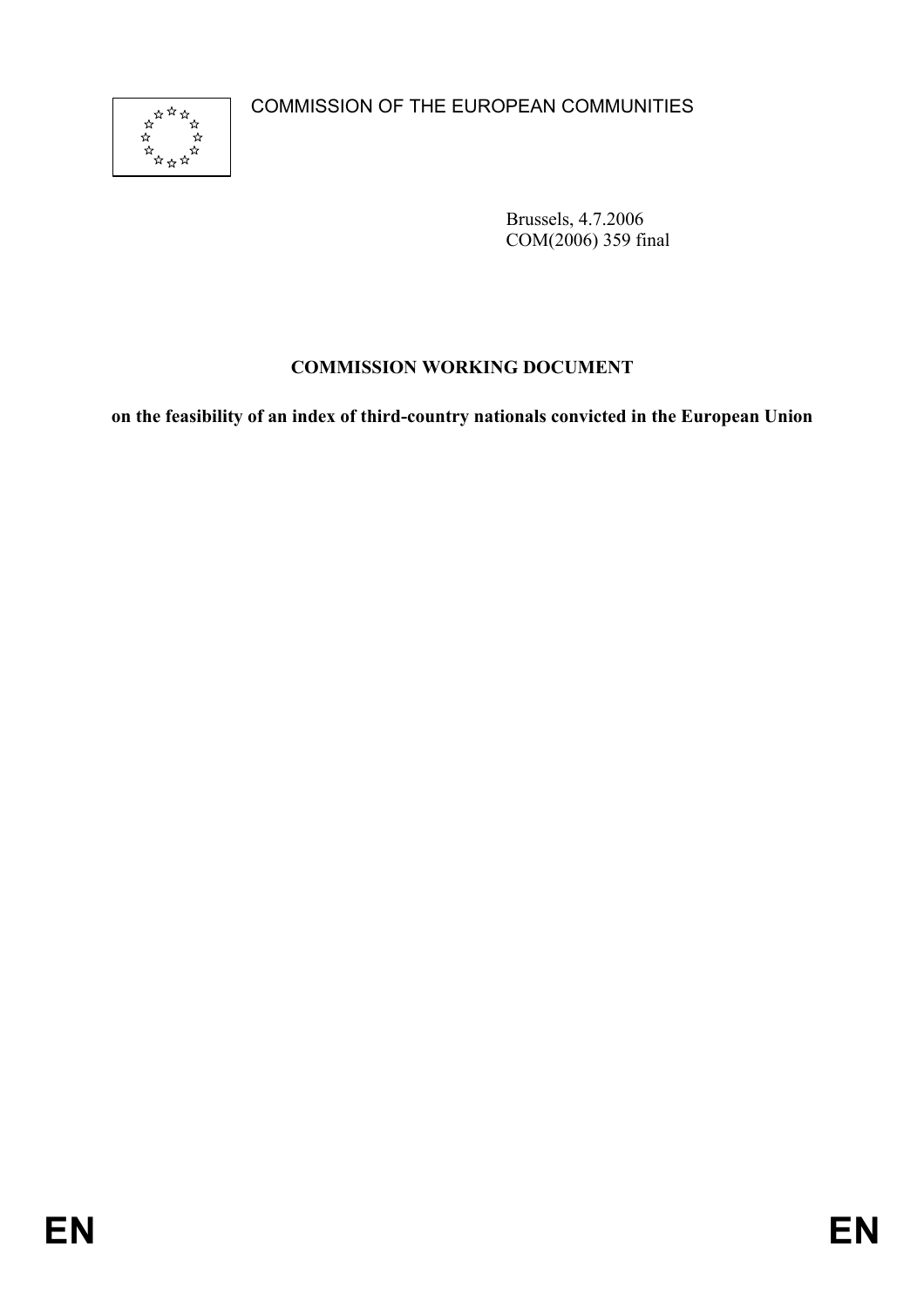## **COMMISSION WORKING DOCUMENT**

### **on the feasibility of an index of third-country nationals convicted in the European Union**

- 1. This working paper forms part of the preparatory work which is necessary in order to assess the impact of any future legislative proposal on the creation of an index of third-country nationals (or persons whose nationality is not known) convicted in the EU. The preparation of such a proposal is only one aspect of the work being undertaken at EU level in order to improve access to information on criminal convictions. The first part of this working paper sets out the other aspects of the work in this area. The second part presents the main conclusions of a feasibility study on the specific issue of the index. Finally, the third part of this paper outlines the key issues which need to be discussed in more depth. The answers to the questionnaire (annexed to of this paper) should enable this debate to take place on the basis of a better understanding of the situation in the Member States.
- 2. Any legislative proposal in this field will be subject to an in-depth impact assessment. In accordance with the Communication of the Commission of 27 April  $2005<sup>1</sup>$ , one of its objectives will be to assess its impact on fundamental rights, especially the right to privacy and the protection of personal data as laid down in the Charter of Fundamental Rights.

## **1. BACKGROUND**

- 3. The need to improve the quality of information exchanged on criminal records has become a priority for the EU. The Hague Programme, which was adopted in November  $2004^2$ , called on the Commission to put forward proposals in this regard and these objectives are set out in the joint action plan which was adopted by the Commission and the Council on 2/3 June 2005.
- 4. Exchanges of information on convictions are currently governed by Articles 13 and 22 of the 1959 European Convention on Mutual Assistance in Criminal Matters (Council of Europe)<sup>3</sup>. These provisions govern the conditions for communicating extracts from a criminal record between the parties to the Convention and require each party to notify any other party of all convictions in respect of the nationals of the latter party. This exchange should take place at least once a year. In practice however these mechanisms do not yield reliable results and the information held by the state of nationality is rarely complete. Moreover, the mechanism for centralising information in the state of nationality provided for in Article 22 of the Convention does not apply to nationals of countries which are not party to the 1959 Convention. In the context of the EU, as far as those "third-country" nationals are concerned, it is

<sup>1</sup> Communication from the Commission on Compliance with Charter of Fundamental Rights in Commission legislative proposals. Methodology for systematic and rigorous monitoring. COM (2005).  $172 \text{ final of } 27.04.2005.$ 

OJ C 53, 3.3.2005, p.1.

<sup>3</sup> http://conventions.coe.int/Treaty/Commun/ListeTraites.asp?CM=8&CL=ENG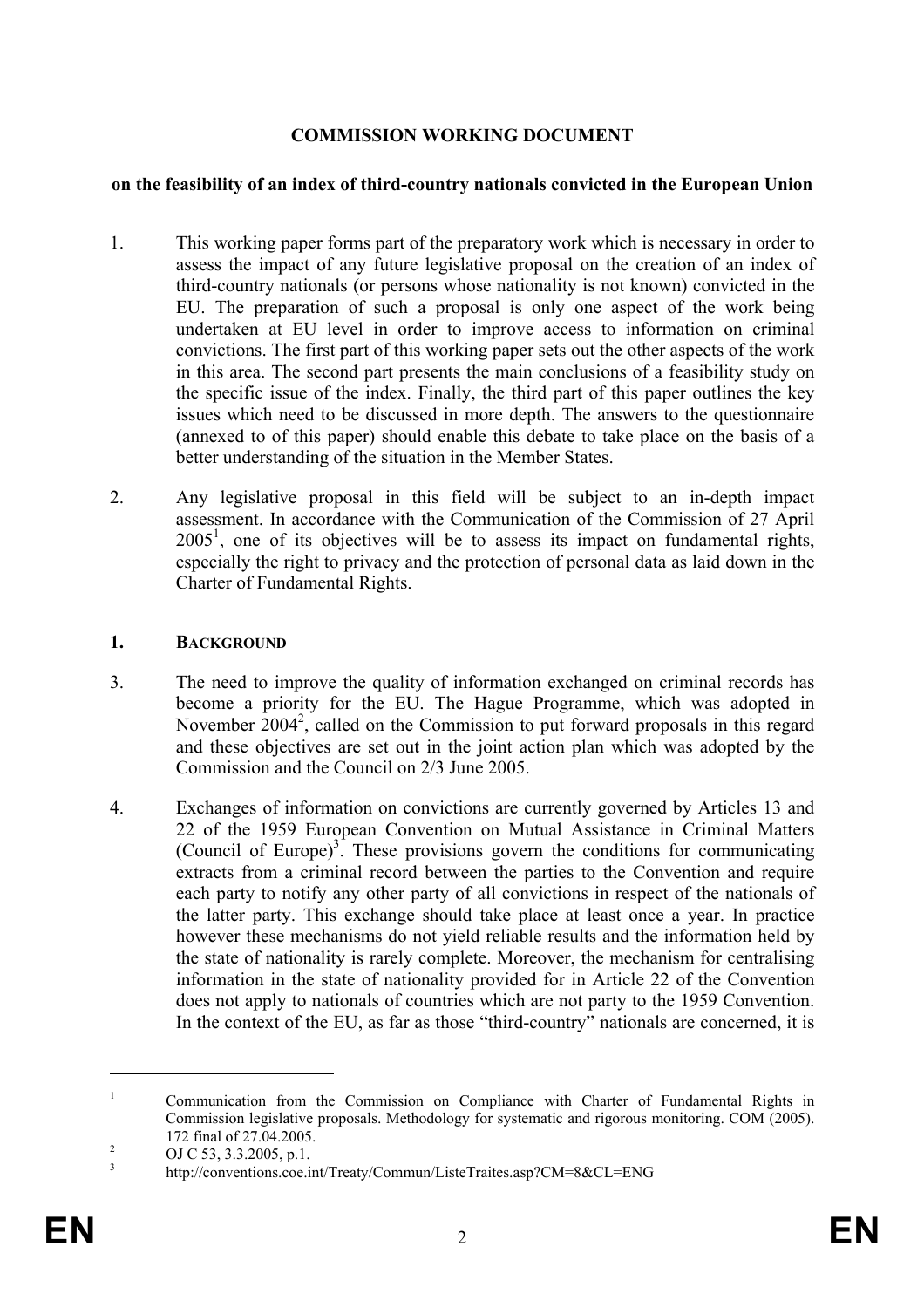not possible to determine whether there are previous convictions in other Member States without consulting all of those states. For example, in circumstances where Germany prosecutes a third-country national, it has no way of knowing that the accused person has already been convicted of similar offences in Denmark without consulting 24 Member States.

- 5. The shortcomings of the existing mechanisms are explained in the White Paper which was adopted by the Commission on 25 January 2005<sup>4</sup>. After having analysed these deficiencies, the White Paper put forward proposals for improving the current situation. In particular, it proposed relying on the Member State of conviction instead of the Member State of nationality for obtaining complete and reliable information on an individual's criminal record. This, however, requires setting up a system to enable easy identification of the Member States in which a person has already been convicted. With this in mind, the White Paper set out the framework of a future EU computerised system for exchanging information on criminal convictions which would enable the easy and reliable identification of the Member State in which a person has already been convicted. Such a system would rely on the creation of an EU index of offenders (limited to personal identification data) and on the networking of national criminal records.
- 6. The proposals made in the White Paper were discussed by the Justice and Home Affairs Council of 14 April, which defined the way forward:
- for the purposes of obtaining information on convictions handed down against EU nationals, it was decided to continue to rely upon the Member State of nationality. This principle is at the core of an interconnection project which is being carried out between Germany, France, Spain and Belgium with a view to networking their criminal records. In order to remedy the shortcomings identified in the White Paper, an in-depth reform of existing mechanisms was however necessary and this led to the adoption by the Commission in December 2005 of a proposal for a framework decision on the organisation and content of exchange of information from criminal records between the Member States<sup>5</sup>. This proposal aims to ensure that the Member State of nationality will be in a position to provide exhaustive information in relation to its nationals' criminal records upon request by another Member State. It also establishes a framework for the development of a computerised system to allow for faster transmission of information on criminal convictions in a form that Member States can understand and use more easily. The proposal incorporates a series of improvements introduced by a preliminary decision on criminal records, which was proposed by the Commission in October 2005 and adopted by the Council on 21 November 2005<sup>6</sup>.
- as explained above, it is not possible to rely on the State of nationality to obtain exhaustive information about convictions handed down in the EU against thirdcountry nationals (or persons whose nationality is not known). For those persons, Member States supported the solution proposed in the White Paper, i.e. the creation

<sup>4</sup> White Paper on exchanges of information on convictions and the effect of such convictions in the European Union, COM (2005) 10.

COM(2005) 690.

<sup>6</sup> Council Decision 2005/876/JHA of 21 November 2005 on the exchange of information extracted from the criminal record, OJ L 322, 9.12.2005, p. 33.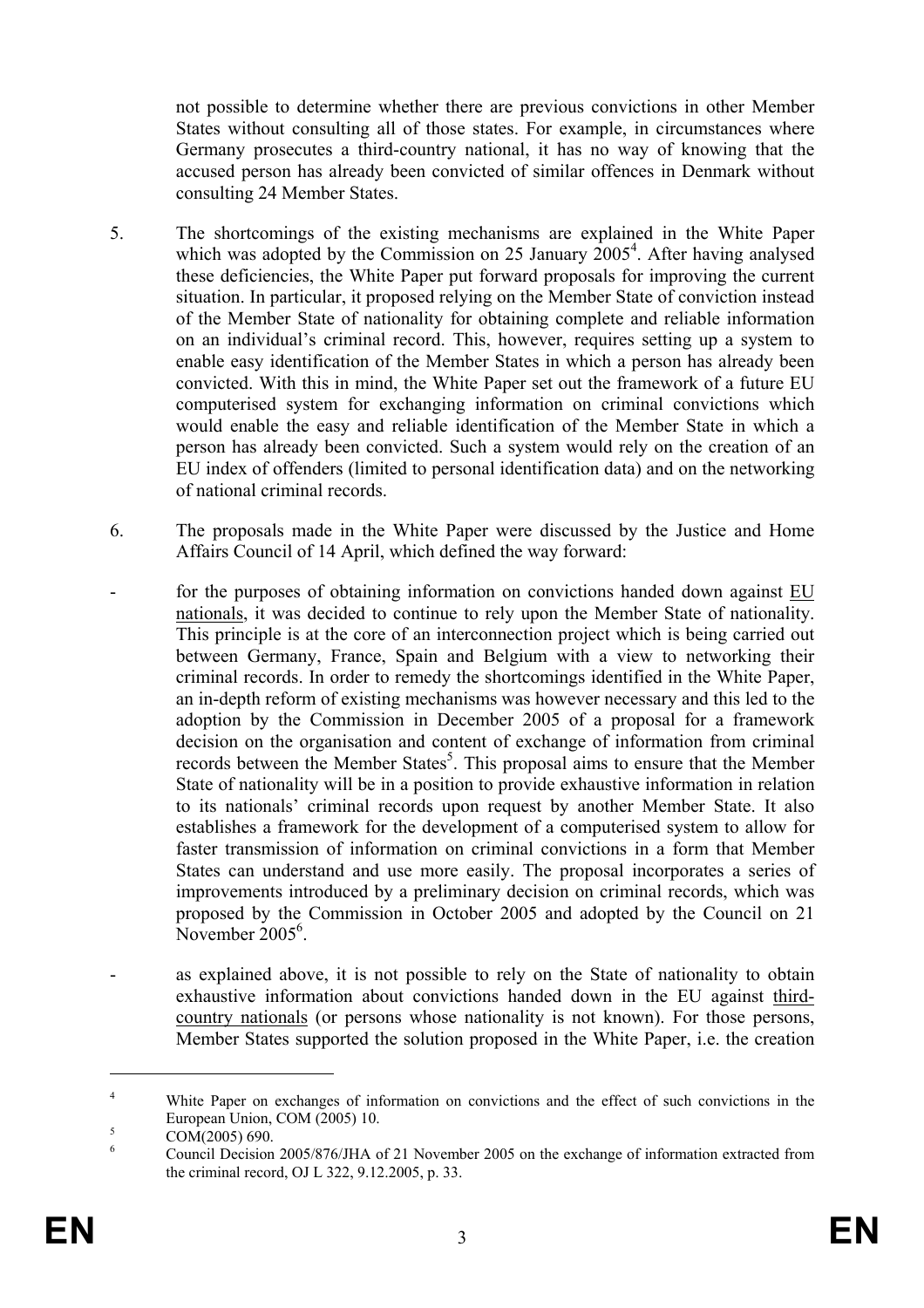of an index of convicted persons limited to third-country nationals and called on the Commission to bring forward legislative proposals in this regard. At the end of 2004 and in the course of 2005, an initial feasibility study was carried out on the basis of the solution proposed in the White Paper. The results of this study were presented to the Member States in an expert meeting which took place on 14 March 2005. Following the Council of 14 April 2005, the study was supplemented by further examination of the specificities of an index limited to third country nationals.

the Council of 14 April also reaffirmed the need to base exchanges of information on convictions on bilateral communications between Member States criminal records' systems. In this regard, future work will encompass the development of an EU standardised format for the exchange of information, in order to overcome existing difficulties both in terms of language and in terms of differences in legal systems. A study covering this aspect is currently being carried out. This aspect of the work covers both EU nationals and "third-country" nationals.

#### **2. ROLE AND TECHNICAL FEASIBILITY OF AN INDEX LIMITED TO THIRD-COUNTRY NATIONALS CONVICTED IN THE EU**

### **2.1. Role of the limited index**

- 7. The role of the index is very specific: it is to enable a Member State which requires information about a person's criminal record to receive immediate notification of which other Member State(s) hold(s) information about this person. In order for the system to function, the following steps should be followed.
	- the Member State of conviction should provide the index with information enabling the identification of convicted third country nationals (or persons for whom the nationality is unknown). Only those elements enabling the identification of the convicted person are communicated to the index, not the content of the criminal record itself. There should be an update mechanism to allow for the deletion of obsolete information. The decision to have an index limited to third-country nationals (and persons whose nationality is unknown) will require individual Member State to be in a position to communicate to the index the identities of these persons only.
	- the national criminal record system which wishes to know whether a third-country national has a criminal record may then consult the index on the basis of the person's identifiers. The database will answer with a simple "hit" and identify in which Member State(s) the person has a criminal history.
	- requests for extracts of criminal records are made bilaterally between the authority responsible for criminal records and its counterpart from another Member State which has been identified as holding information on the third-country national in question.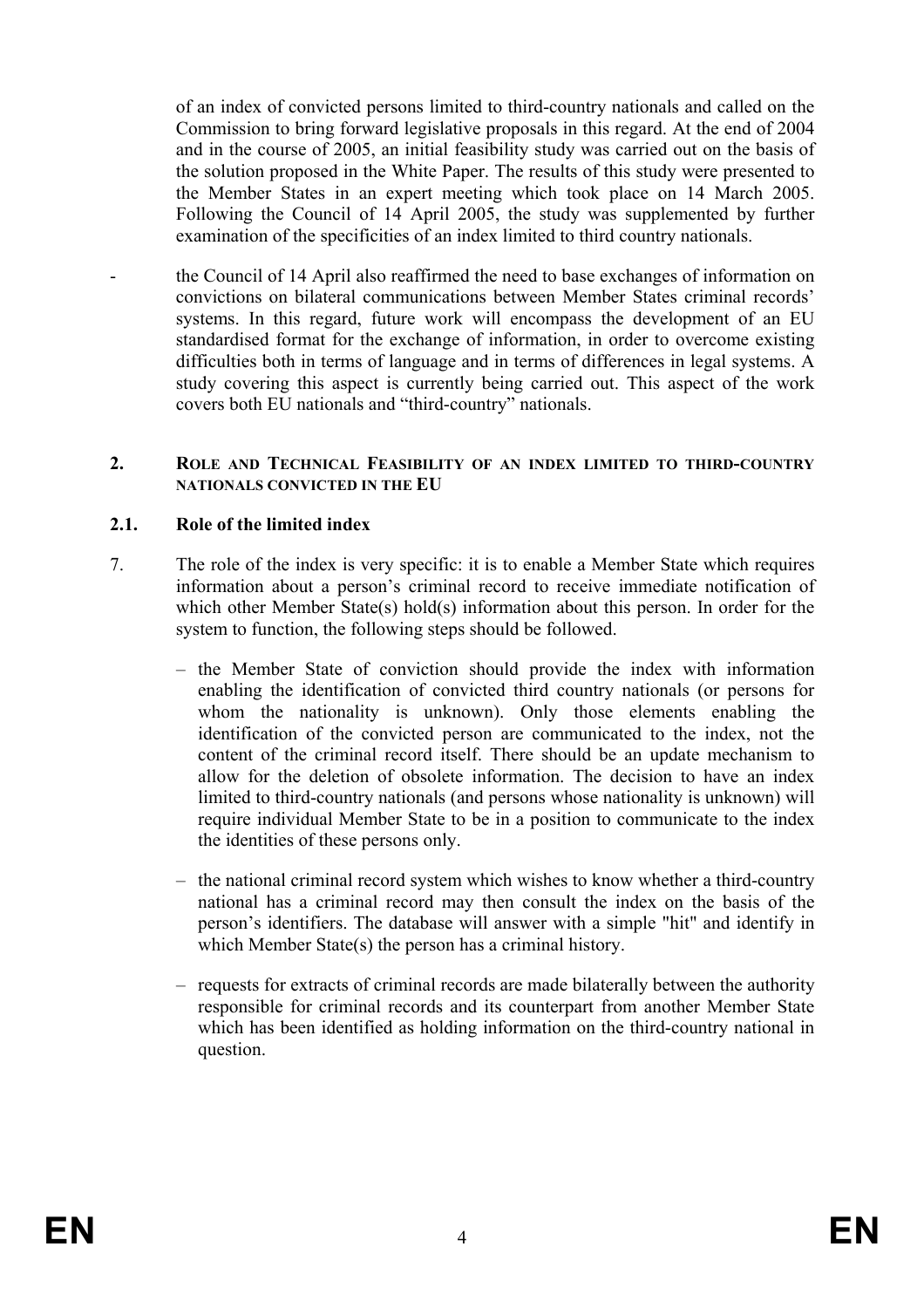## **2.2. Results of the study on the feasibility of a limited index**

- 8. The results of the feasibility study<sup>7</sup> show that there is little difference between a European Register of Convicted Persons (hereafter "ERCP") with a full index or with an index limited to third country nationals as far as the complexity of the system is concerned. There is no fundamental difference with regard to the functional and the technical framework. There is little impact on the organisation required at national level, on the viability of the proposed infrastructure linking the central system (CS) to the national interface (NI) and on the proposed mechanisms for bilateral information exchanges.
- 9. The main difference between the two versions is in the sizing of the system. A limited index will require less storage and processing capacity than a full index. The study concludes that the costs for a limited-index ERCP are likely to be about 40% lower than those for a full-index ERCP. The initial study had estimated that the development of an ERCP based on a full-index would cost approximately  $\epsilon$  4 million<sup>8</sup>. These cost differences are mainly due to differences in hardware and network infrastructure requirements as a limited index will require less storage space, lower computing power and less bandwidth.
- 10. It should be remembered that these estimations only cover the provision of an index to connect to a network and the provision of a secure communication channel. Member States will, however, be responsible for adjusting their own IT infrastructure so that it can communicate with the index (on the basis of interfacing specifications to be provided) and for developing an end-user interface which suits their needs. The study does not assess these costs<sup>9</sup>.

### **3. KEY ISSUE: HOW TO ENSURE EFFICIENT FUNCTIONING OF THE LIMITED INDEX?**

11. It would be pointless to set up an index system which would deliver information that can not be relied upon. Efficient functioning of the index requires there to be a sufficient degree of certainty regarding the data identifying the person who is listed in the index. The absence of a sufficient degree of certainty would lead to unacceptable situations. First, certain convictions might not be found and the system would therefore fail to meet its objective of providing exhaustive information. Second, convictions might be attributed by mistake to a person other than the one

<sup>7</sup> Available upon request. 8

In order to benefit from economies of scale, the assumption made in the feasibility study is that the index would be developed on the basis of the technical platform used for the SIS II, even though both systems would be different, with strictly separated data and access. The study assesses first the costs of a scenario without biometrics storage for an amount of  $\epsilon$  4 million and then a scenario with biometrics storage for 2 additional millions. The implementation of searching capacity will require a supplementary expenditure.

The Commission's communication COM(2005)122 includes a proposal for a Council decision establishing for the period 2007-13 the specific programme "Criminal Justice" as part of the general programme "Fundamental Rights and Justice". This proposal would, if adopted, provide the legal basis to permit support from the EU budget for the development and implementation of a European computerised system of exchange of information on criminal records, which could include direct support for the modernisation of national criminal records.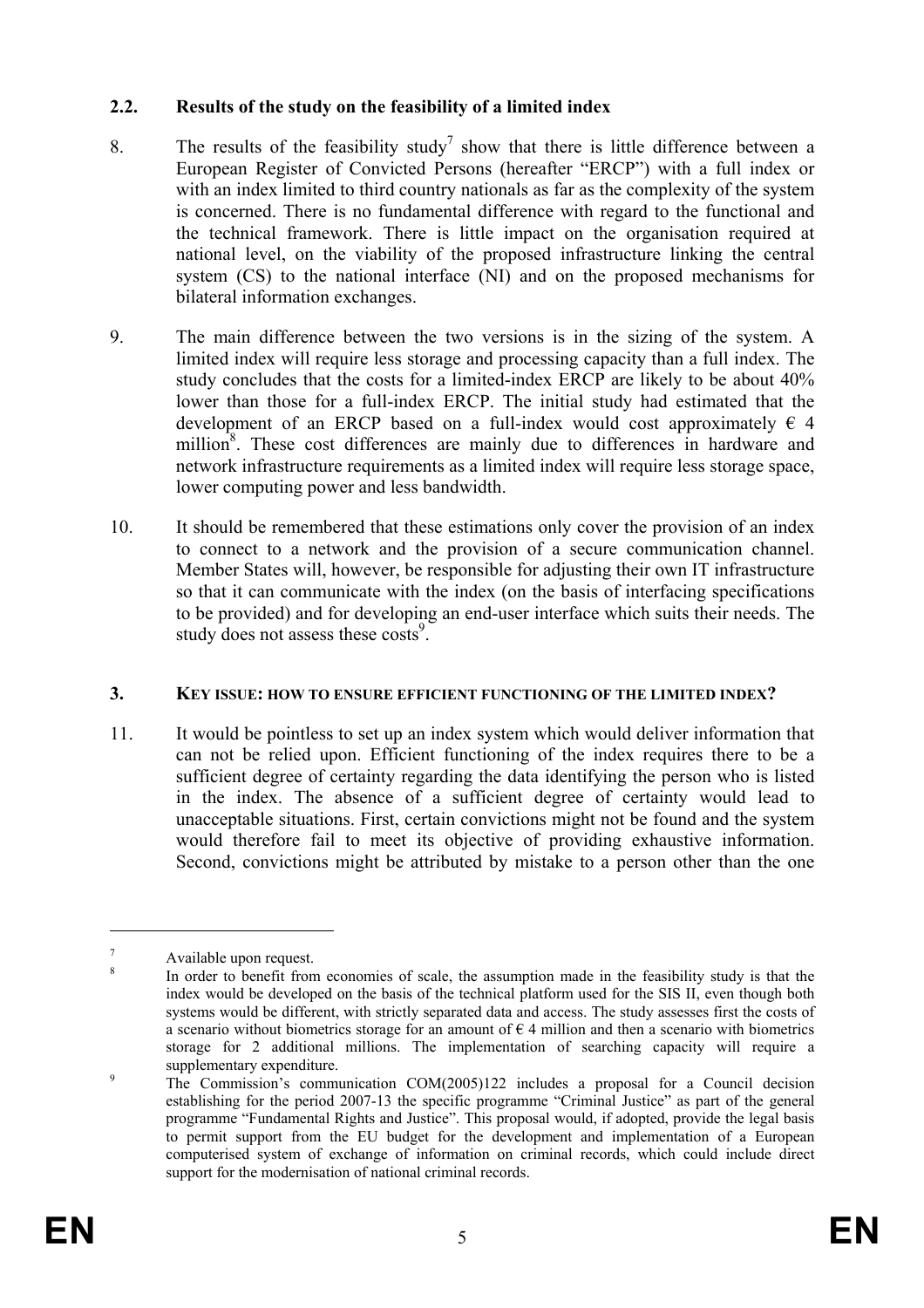against whom they had been handed down - this situation would be particularly detrimental to the person whose identity has been mistaken.

## **3.1. Existing IT systems at EU level**

- 12. Currently, there are several large-scale IT systems and ongoing projects at EU level which are of relevance in the present context:
- **The Schengen Information System (SIS)** is an information system that allows competent authorities in the Member States to obtain, through an automatic request procedure, information related to alerts on persons and property. In particular, it is used in the context of police and judicial cooperation in criminal matters, as well as on national territories and for external border control and for the issuance of visas and residence permits. It has been operational since March 1995. The current version of SIS does not contain biometrics. The second generation of SIS (SIS II), which will integrate the new Member States, will allow the storage of biometric data but not the use of biometrics as a search criterion. It will however offer central search facilities on individuals' names which will contribute to a higher accuracy in the searches. It will become operational in March 2007.
- **The Europol Information System** aims to centralise all information available in the Member States on organised crime including for each individual (amongst other things): his/her identity, physical characteristics, fingerprints, DNA profile and the criminal offence in respect of which he or she appears in the system (e.g. on suspicion of having committed that offence, following conviction, etc). The Europol Information System software has been available in all 25 Member States since 10 October 2005. Data is entered in the System by each Member State and falls under the responsibility of the Europol National Unit.
- On 12 October 2005, the Commission adopted a proposal for a Framework Decision on exchange of information under **the principle of availability**10. The aim of this proposal is to make certain types of existing law enforcement information which is available in one Member State also available to authorities with equivalent competences of other Member States or Europol. It provides that available information should be shared either by online access, or by transfer based on an 'information demand' after matching solicited information with index data provided by Member States in respect of information that is not accessible online. The types of information covered include DNA-profiles, fingerprints, ballistics reports, vehicle registration information, telephone numbers and other communication data, and names contained in civil registers. In this context, reference should also be made to the Treaty signed on 27 May 2005 in Prüm between Germany, Austria, the Netherlands, Belgium, Luxembourg, Spain and France on enhancing cross-border cooperation which deals within particular, combating terrorism, cross-border crime, and illegal immigration. This instrument, which has not yet been ratified, will *inter alia* introduce far-reaching measures to improve information exchange, especially in the field of fingerprints and DNA profiles, such as an index system and direct access to national databases.

<sup>&</sup>lt;sup>10</sup> Proposal for a Council Framework Decision on the exchange of information under the principle of availability, COM (2005) 490 of 12.10.2006.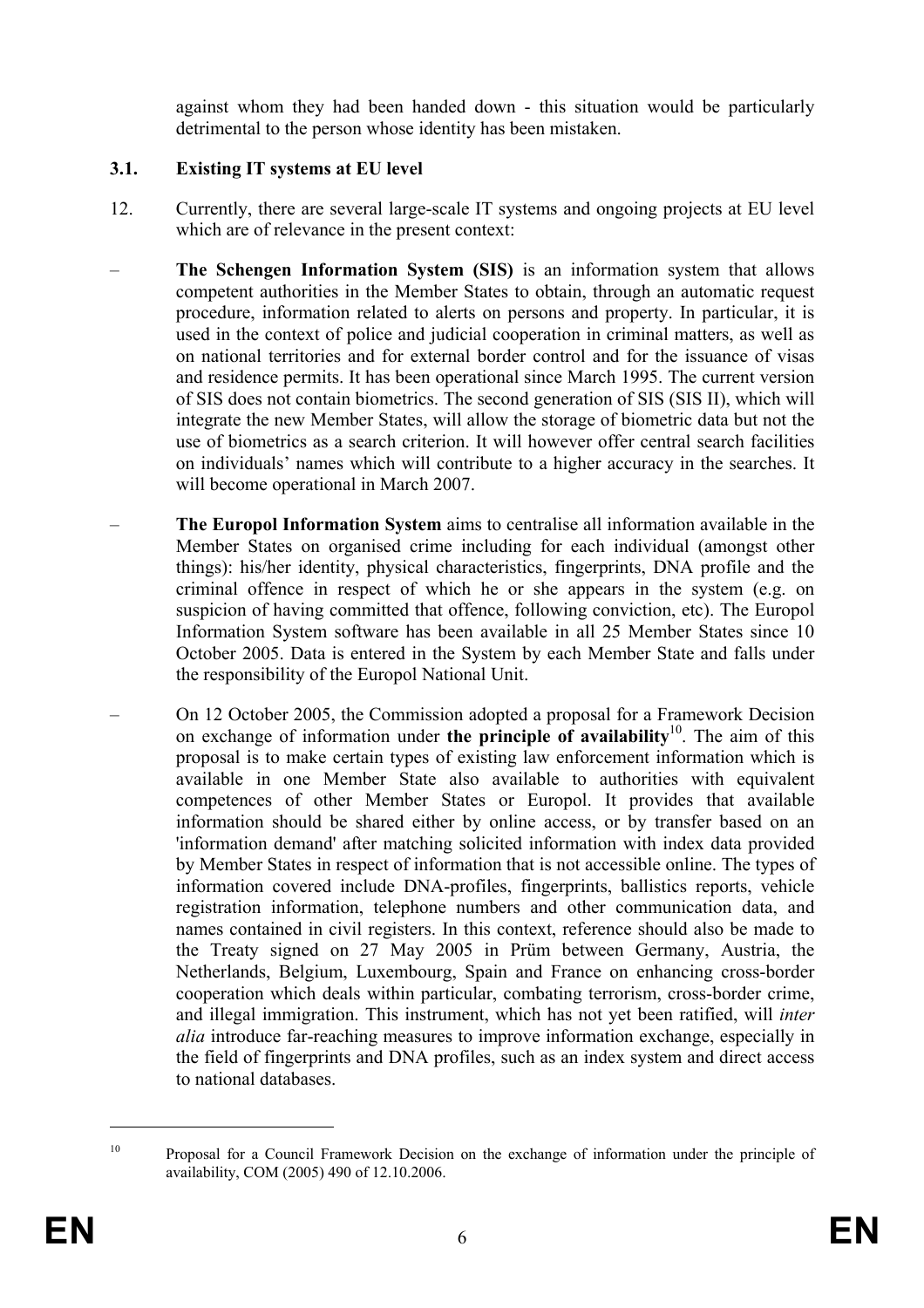- **The Visa Information System (VIS)** aims to improve consular cooperation and consultation between central consular authorities and improve the administration of the common visa policy in order to counter threats to internal security and to prevent "visa shopping". In addition it aims to facilitate checks not only at external border checkpoints but also within the territories of the Member States thereby facilitating the fight against fraud. Further, it will assist in the identification and return of illegal immigrants and facilitate the application of the "Dublin II Regulation "EC N°  $343/2003<sup>11</sup>$ . It will become operational at the end of 2006. VIS will contain biometric and alphanumeric information and will allow the use of biometrics as a search criterion. On 24 November 2005, the Commission adopted a proposal for a Council Decision concerning the access to the VIS to authorities responsible for internal security and to Europol in the context of police and judicial cooperation in criminal matters $^{12}$ .
- The purpose of **Eurodac** is to assist in determining which Member State is to be responsible, pursuant to the Dublin Regulation, for examining an asylum application lodged in one of the Member States by a third-country national. It is a database limited to biometric information (fingerprints) which enables comparison of the fingerprints of asylum seekers and illegal immigrants.

## **3.2. Possible options**

- 13. As far as the limited-index ERCP is concerned, it will be necessary to determine the type of data regarding the identity of the persons listed therein that the index will need to contain in order for it to be an effective research tool. In this regard, the following should be noted:
	- the index will be fed by national criminal record systems. Most of them contain only alphanumeric (i.e. text-based) information, with the exception of the UK and Cyprus whose records include fingerprints. Nevertheless, it does seem that even in those countries which do not include fingerprints in their criminal records, this information is sometimes collected at an earlier stage in an investigation/prosecution (e.g. by the police).
	- at national level, establishing a person's identity with a sufficient degree of certainty raises more problems for third-country nationals than for EU nationals (absence of reliable identity documents, false identities, etc). The alphanumeric information on the identity of a third-country national which is recorded in the national criminal record (and which would be transferred to the index once it is set up), will therefore be unreliable in a certain number of cases.
- 14. There are a number of options that will have to be assessed in light of, in particular, the principles of proportionality and necessity. These options will be analysed further in the context of the impact assessment prior to any legislative proposal.
- 15. **Option 1**: an index limited to alphanumeric information. The two main risks associated with this option are: i) incomplete information on a person's previous convictions (e.g. because he or she has already been convicted but under another

<sup>&</sup>lt;sup>11</sup> OJ L 50 of 25.2.2003.

COM(2005)600.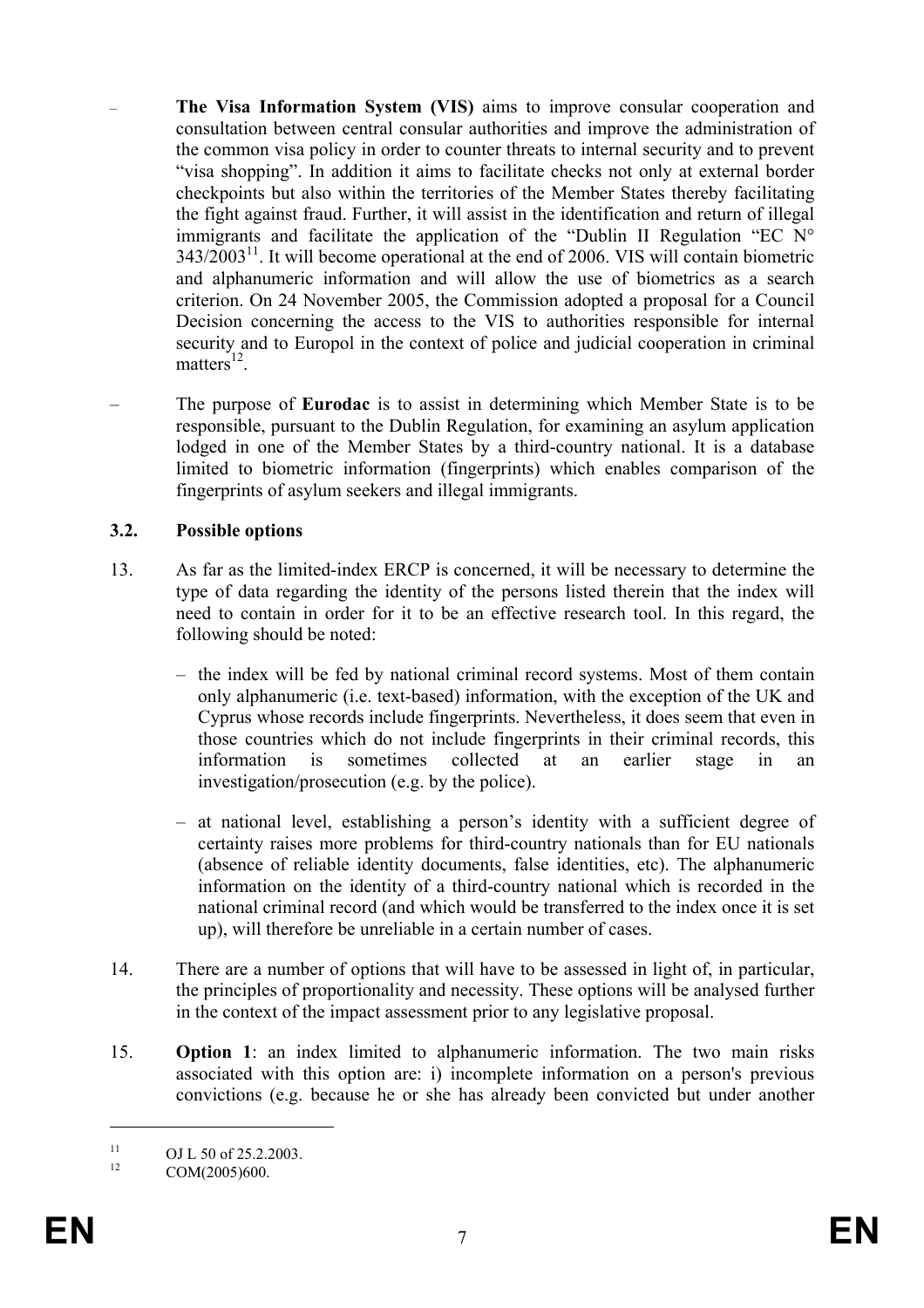name/alias); ii) erroneous attribution of a conviction to a person. As the index is only a tool enabling the user to determine where the person has previously been convicted, this second risk could be limited by ensuring that the Member States involved in the exchange of information carefully check the identity of the person (if need be on the basis of biometric data). However, this option does not guarantee access to exhaustive information.

- 16. **Option 2**: an index containing biometric data. This option involves higher costs (at the EU level<sup>13</sup> but also for the Member States that would have to be in a position to feed the index with biometric information). It also raises different data protection issues than option 1. There are two possibilities as far of the use of biometric information is concerned:
	- first, biometric data could be stored in the index but only used for the purposes of confirming a person's identity. It would not then be possible to conduct general searches of the database using biometric search criteria. This is how SIS II will function.
	- second, a biometric search engine could be added to the index to allow for general searches on biometrics to take place. It would give access to exhaustive information while avoiding erroneous attribution of a conviction to a person.
- 17. **Option 3**: an index containing biometric data but limited to certain categories of serious offences. This is an option chosen at national level by certain Member States who have set up separate registers containing biometric information for certain types of offences (but without distinguishing between EU and third-country nationals). This would imply agreement on the categories of offences to be covered.
- 18. **Option 4**: no index would be created. In order to determine whether a third-country national has already been convicted in another Member State, the requesting Member State would rely upon the traditional mechanisms of judicial or police cooperation. In the future in particular, the exchange of certain types of information – notably DNA profiles and fingerprints - between law enforcement authorities could be facilitated through the implementation of the principle of availability (see paragraph 12).
- 19. The answers to the attached questionnaire should enable the debate on these different options to take place on the basis of a better understanding of the situation in the Member States

<sup>13</sup> See footnote 8.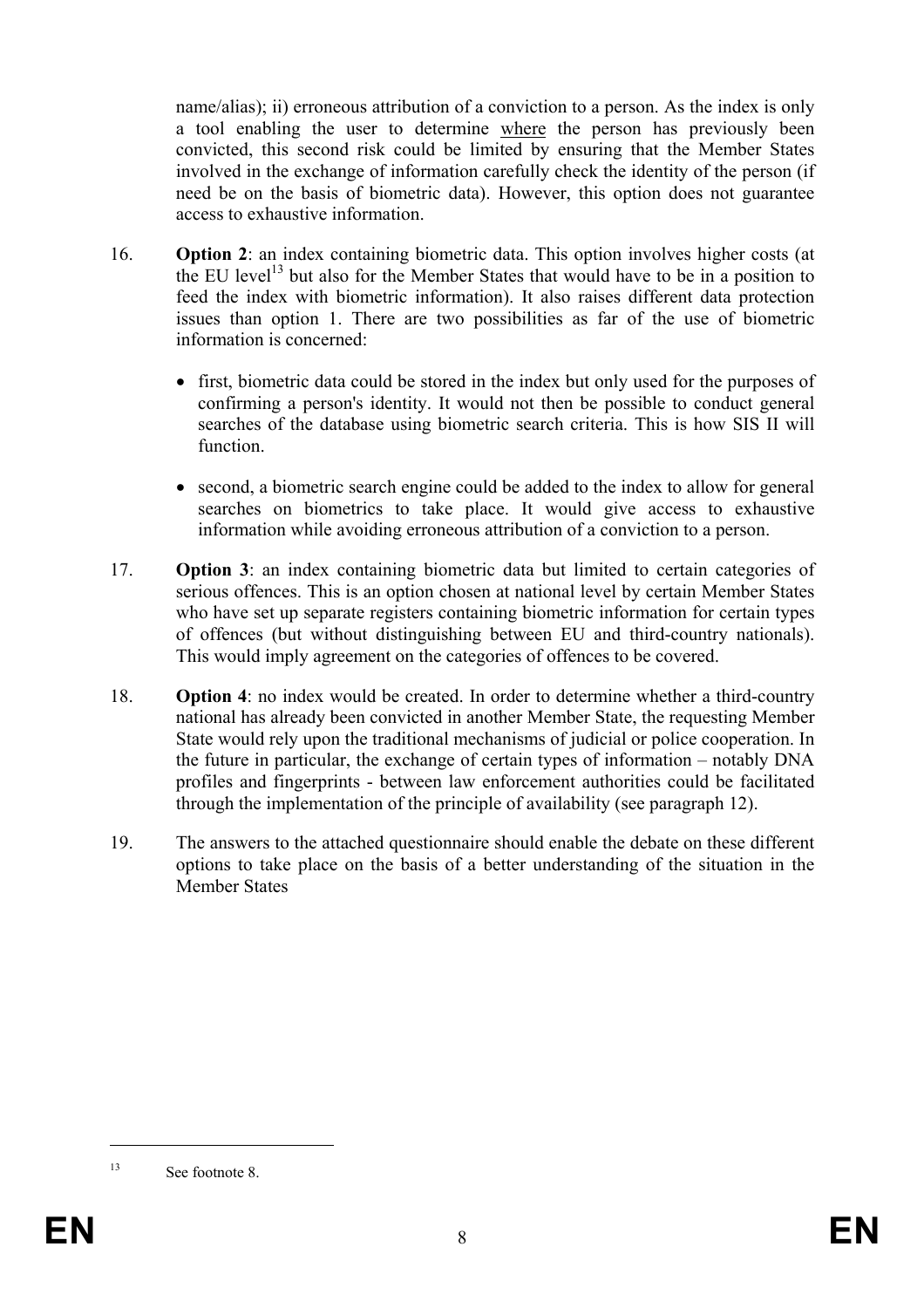# **ANNEX**

### **Questionnaire sent to Member States**

#### **I. INFORMATION COLLECTED AT POLICE LEVEL**

- **1. When you arrest a person in the course of a criminal investigation, do you generally encounter difficulties in establishing his/her nationality?** 
	- $\Box$  ves approximate %

 $\Box$  no

- **2. When you arrest a person in the course of a criminal investigation, do you generally encounter difficulties in establishing his/her identity?** 
	- yes approximate %

no

- **3. If yes, what are the main reasons:** 
	- $\Box$  the person does not possess any identity documents
	- T the documents produced are not reliable

 $\Box$  the person refuses or is unable to (e.g. linguistic difficulties...) produce any evidence as to his / her identity



- **4. How do you establish his or her identity ?**
- **5. Which kind(s) of biometric information do you collect from an arrested person?** 
	- $\Box$  fingerprints
	- $\Box$  photographs
	- **DNA**
	- $\Box$  other, please specify
- **6. If it is established that the arrested person is a third-country national, i.e. a non-EU national, do you routinely contact the third country in order to verify the person's identity and statements regarding his/her personal circumstances?** 
	- $\Box$  yes approximate %

 $\Box$  no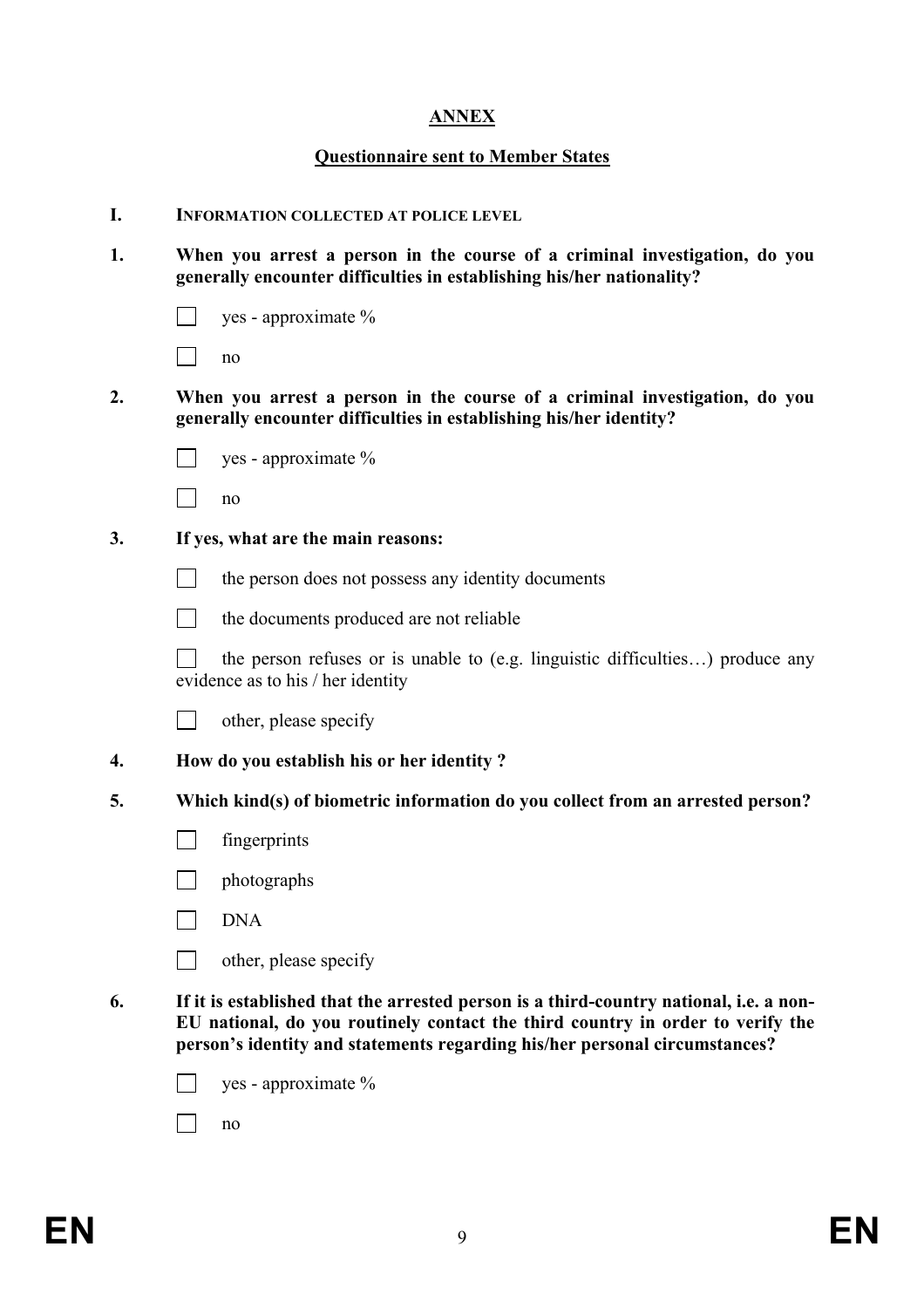|     |                                                                                                                                                                                             | yes - approximate %                                                                                                                      |
|-----|---------------------------------------------------------------------------------------------------------------------------------------------------------------------------------------------|------------------------------------------------------------------------------------------------------------------------------------------|
|     |                                                                                                                                                                                             | no, please specify the reasons                                                                                                           |
| 8.  | Is it possible to collect biometric information after the police investigation stage<br>or when a person is convicted?                                                                      |                                                                                                                                          |
|     |                                                                                                                                                                                             | yes. Please specify                                                                                                                      |
|     |                                                                                                                                                                                             | no                                                                                                                                       |
| П.  |                                                                                                                                                                                             | <b>INFORMATION AVAILABLE AFTER THE POLICE INVESTIGATION STAGE</b>                                                                        |
| 9.  | Is the information on a person's identity (including biometrics) which is<br>collected at the police stage automatically transferred to the prosecution<br>authorities?                     |                                                                                                                                          |
|     |                                                                                                                                                                                             | yes                                                                                                                                      |
|     |                                                                                                                                                                                             | no                                                                                                                                       |
|     |                                                                                                                                                                                             | only partially. Please specify                                                                                                           |
| 10. | Once the person has been convicted, is the information on his / her identity<br>which has been collected at the police stage automatically transferred to that<br>person's criminal record? |                                                                                                                                          |
|     |                                                                                                                                                                                             |                                                                                                                                          |
|     |                                                                                                                                                                                             | yes                                                                                                                                      |
|     |                                                                                                                                                                                             | no                                                                                                                                       |
|     |                                                                                                                                                                                             | only partially. Please specify                                                                                                           |
| 11. |                                                                                                                                                                                             | If no, please specify:                                                                                                                   |
|     |                                                                                                                                                                                             | whether there are legal requirements which make this transfer impossible                                                                 |
|     |                                                                                                                                                                                             | yes. Please specify                                                                                                                      |
|     |                                                                                                                                                                                             | no                                                                                                                                       |
|     |                                                                                                                                                                                             | whether the criminal record contains a link or references to the police file<br>which ensures that this information is easily accessible |
|     |                                                                                                                                                                                             | yes                                                                                                                                      |

**7. If yes, is the answer satisfactory?**